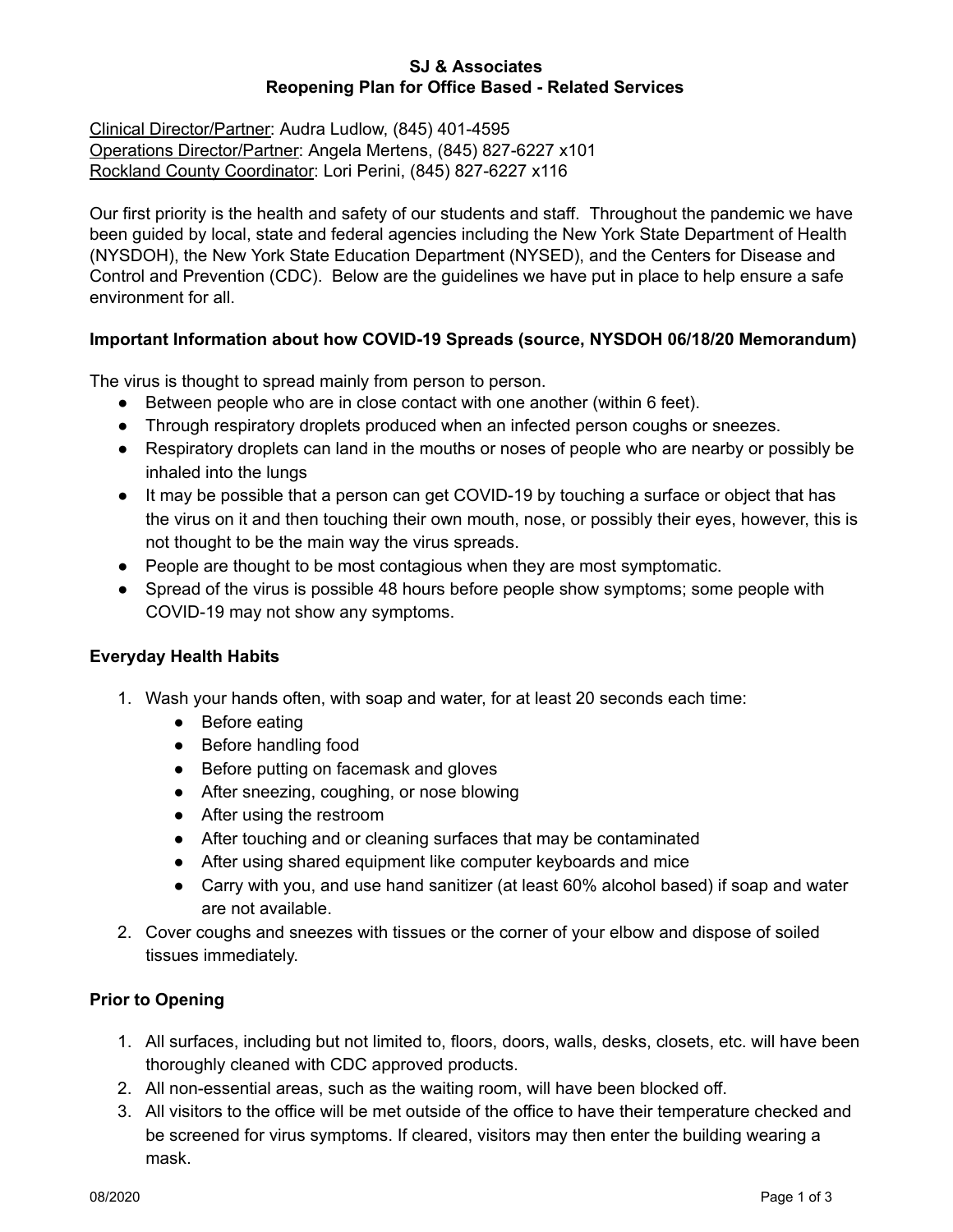- 4. Staff and parents will be required to sign a one-time Attestation form. This form will attest that each staff member and parent will conduct a daily screening (self-screening for staff and parental screening of children) prior to arriving for a session. The screening verifies that the visitor:
	- has a temperature below 100.0 degrees Fahrenheit
	- has not recently traveled to states on the NYS Quarantine State list
	- does not have any other COVID-19 symptoms
	- has not had contact within the last 14 days with someone who has COVID-19 or is under investigation for COVID-19 (quarantine or isolation)
	- does not have a household member who is ill with a respiratory illness

## **Health and Safety Protocols for Opening**

#### *Face Coverings*

All adults must wear an acceptable face covering when in the office. Face coverings may be removed during breaks outside of the building when appropriate social distance is able to be maintained (6 feet or greater). Face coverings will be provided by SJA for any person who needs one. SJA staff has been trained in the proper use and cleaning of face masks.

While face coverings are strongly encouraged, it is recognized that there are specific instances where wearing a cloth face covering is not feasible. As per the NYSED, face coverings should not be placed on students where such covering would impair their physical or mental health, or where such covering would present a challenge, distraction, or obstruction to education services and instruction. We will not require our students to wear face coverings; however, it is up to the parent/guardian's discretion whether they wish for their child to wear a face covering. If the parents wish for their child to wear a face covering, they must supply one. Parents of students with special needs and/or medically fragile students should work with their health care provider to make appropriate decisions for their child.

# *Additional Personal Protective Equipment (PPE)*

Face shields will be available for all staff members, should they desire to wear one. Face shields must be used with a face mask. Training will be provided to staff members on the proper use of a face shield.

#### **Opening Procedures**

- 1. The building door will be locked, the waiting room will be closed, and the bathroom will be closed to the public.
- 2. When the parent arrives for their appointment, they will call the provider, who will meet them at their car in the parking lot. Only the student will be allowed access into the building.
- 3. The masked provider will take the student's temperature with a non-contact thermometer and ask the parents the following (responses will be kept in a COVID-19 visitor log): **Since your last visit here, have you had any of the following symptoms that is not attributable to another condition**:
	- Cough
	- Shortness of breath or difficulty breathing
	- Or, at least two of the following symptoms:
		- Fever
			- Chills
			- Repeated shaking with chills